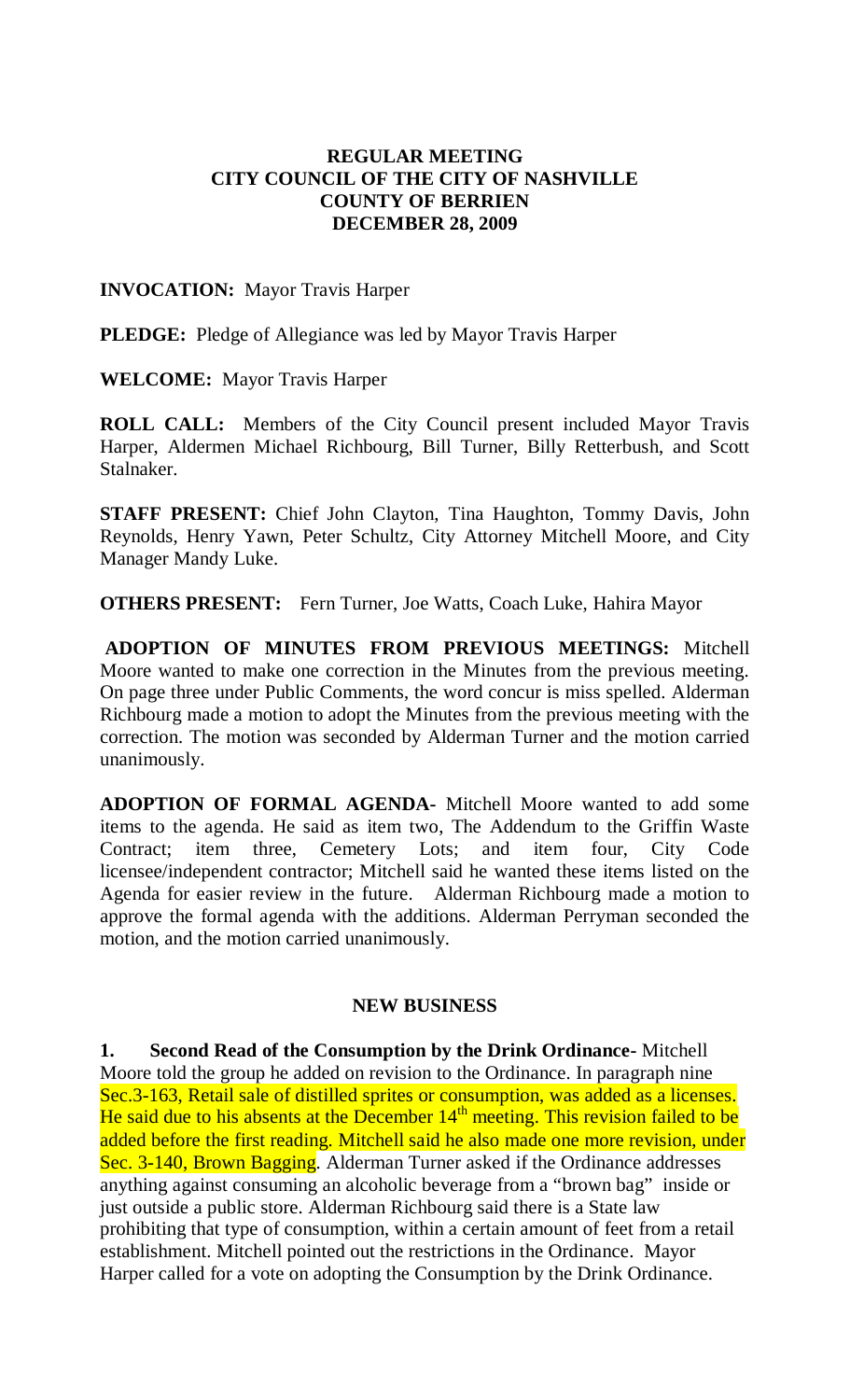Alderman Richbourg made a motion to adopt the Consumption by the Drink Ordinance. Alderman Stalnaker seconded the motion and the motion carried unanimously.

**2. Addendum to the Griffin Waste Contract-** Mitchell told the group he forwarded the Addendum to Griffin Waste's attorney with one small revision. He said extra copies are available for the Council to review.

**3. Cemetery Lots-** Mitchell asked the group to consider the adoption of a formal policy for taking back cemetery lots. Mitchell explained in cases where someone was buried in the wrong lot, at no fault of the City, in order to fix the mistake I would get a release from the City in order to make the corrections. He said the Council needs to consider adopting a policy releasing all ties to the property or cemetery lot once it is sold. Mitchell said he wanted the Council to be thinking about the issue and it can be discussed at the next Council meeting.

**4. City Code/Independent Contractors-** Mitchell said Henry Yawn the City's Code Enforcer brought this question to my attention. He said in some of the local Beauty shops and Barbers' where they are working under another licensee, and they are not employees is that one license sufficient or should the non employees be considered independent contractors. He said the question is this, does the City require each independent contractor have a license or will they qualify to work under one license Mitchell said if these individuals are not employees then they should be considered as independent contractors and should have their own business license.

# **REPORTS**

- **5. City Manager's /Finance Director's Report-**
- **6. City Attorney's Report-None**
- 7. **Department Heads' Report- None**

# **PUBLIC COMMENTS/GENERAL COMMENTS FROM COUNCIL**

## **ADJOURNMENT**

There being no further business to conduct, Alderman Turner made a motion to adjourn the meeting at 6:16p.m. Alderman Perryman seconded the motion and the motion carried unanimously.